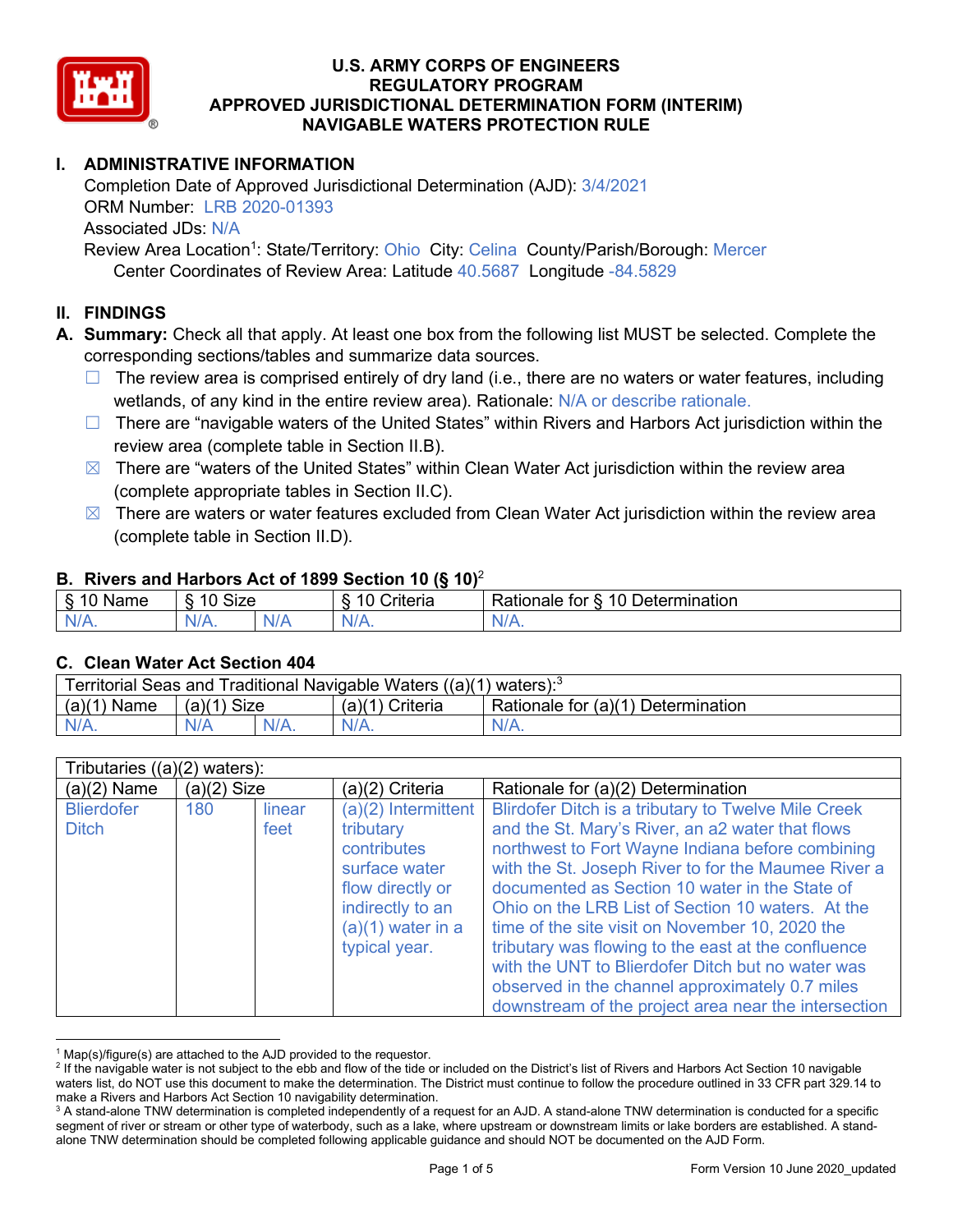

| Tributaries $((a)(2)$ waters):                                                      |               |                |                                                                                                                                                    |                                                                                                                                                                                                                                                                                                                                                                                                                                                                                                                                                                                                                                                                                                                                                                                                                                                                                                                                                                                                                                                                                                                                                                                                                                                                                                                                                                                                                                                                                                                                                                                                                                                                                                                                                                                                                                                                                                                                                                               |  |  |  |
|-------------------------------------------------------------------------------------|---------------|----------------|----------------------------------------------------------------------------------------------------------------------------------------------------|-------------------------------------------------------------------------------------------------------------------------------------------------------------------------------------------------------------------------------------------------------------------------------------------------------------------------------------------------------------------------------------------------------------------------------------------------------------------------------------------------------------------------------------------------------------------------------------------------------------------------------------------------------------------------------------------------------------------------------------------------------------------------------------------------------------------------------------------------------------------------------------------------------------------------------------------------------------------------------------------------------------------------------------------------------------------------------------------------------------------------------------------------------------------------------------------------------------------------------------------------------------------------------------------------------------------------------------------------------------------------------------------------------------------------------------------------------------------------------------------------------------------------------------------------------------------------------------------------------------------------------------------------------------------------------------------------------------------------------------------------------------------------------------------------------------------------------------------------------------------------------------------------------------------------------------------------------------------------------|--|--|--|
| $(a)(2)$ Name                                                                       | $(a)(2)$ Size |                | (a)(2) Criteria                                                                                                                                    | Rationale for (a)(2) Determination                                                                                                                                                                                                                                                                                                                                                                                                                                                                                                                                                                                                                                                                                                                                                                                                                                                                                                                                                                                                                                                                                                                                                                                                                                                                                                                                                                                                                                                                                                                                                                                                                                                                                                                                                                                                                                                                                                                                            |  |  |  |
|                                                                                     |               |                |                                                                                                                                                    | of US 127 and Miller Road. The NWI and USGS<br>have mapped this tributary as being an intermittent<br>tributary (R4SBC). A review of Google Earth aerial<br>depicts water in the channel immediately upstream<br>of the project area on February 28, 2006, on June 4,<br>2009, April 6, 2012, September 23, 2014, April 13,<br>2016, November 26, 2017, May 7, 2018. According<br>to the APT tool the site was under normal conditions<br>on the dates the aerial photos were taken and the<br>date of the Corps site visit, except for June 4, 2009.<br>The APT Tool reports that area was wetter than<br>normal on June 4, 2009.                                                                                                                                                                                                                                                                                                                                                                                                                                                                                                                                                                                                                                                                                                                                                                                                                                                                                                                                                                                                                                                                                                                                                                                                                                                                                                                                            |  |  |  |
| <b>Unnamed</b><br><b>Tributary</b><br>(UNT) to<br><b>Blierdofer</b><br><b>Ditch</b> | 1,520         | linear<br>feet | $(a)(2)$ Intermittent<br>tributary<br>contributes<br>surface water<br>flow directly or<br>indirectly to an<br>$(a)(1)$ water in a<br>typical year. | The UNT to Blierdofer Ditch is located between two<br>former railbeds and flows north through the<br>approximate center of the site into Blirdofer Ditch<br>which is a tributary to Twelve Mile Creek and the St.<br>Mary's River an a2 water that flows northwest to Fort<br>Wayne Indiana before combining with the St. Joseph<br>River to for the Maumee River a documented as<br>Section 10 water in the State of Ohio on the LRB List<br>of Section 10 waters. The width of the UNT to<br>Blierdofer Ditch at the ordinary high-water mark is<br>approximately 3.4 feet. There is one approximate<br>20-foot culvert near the northern limits of the project<br>area where the West and East Railroad Ditches<br>combine with UNT to Blierdofer Ditch. At the time of<br>the site visit on November 10, 2020 the tributary was<br>flowing north. Flow was depicted in photos taken by<br>the Mercer County SWCD on October 28, 2020.<br>The SWCD also provided photographs that depicted<br>flow in March 2019, but it was uncertain what date<br>the photographs were taken. The applicant also<br>provided information that a drainage project was<br>completed circa 1978 the routed two streams<br>located south of the project site into this tributary.<br>Also, a captured stream reported on the USGS Map<br>in the approximate center of the adjacent subdivision<br>to the west was culverted into this tributary. The<br>NWI and USGS maps have this tributary mapped<br>this tributary as being an intermittent tributary<br>(R4SBC). A review of Google Earth aerial depicts<br>water in the channel immediately upstream of the<br>project area on February 28, 2006, April 13, 2016,<br>November 26, 2017, May 7, 2018, and no water<br>apparent in the channel on June 4, 2009, April 6,<br>2012 and September 23, 2014. According to the<br>APT tool on the dates in which the stream appeared<br>dry in the aerial photographs on June 14, 2009, April |  |  |  |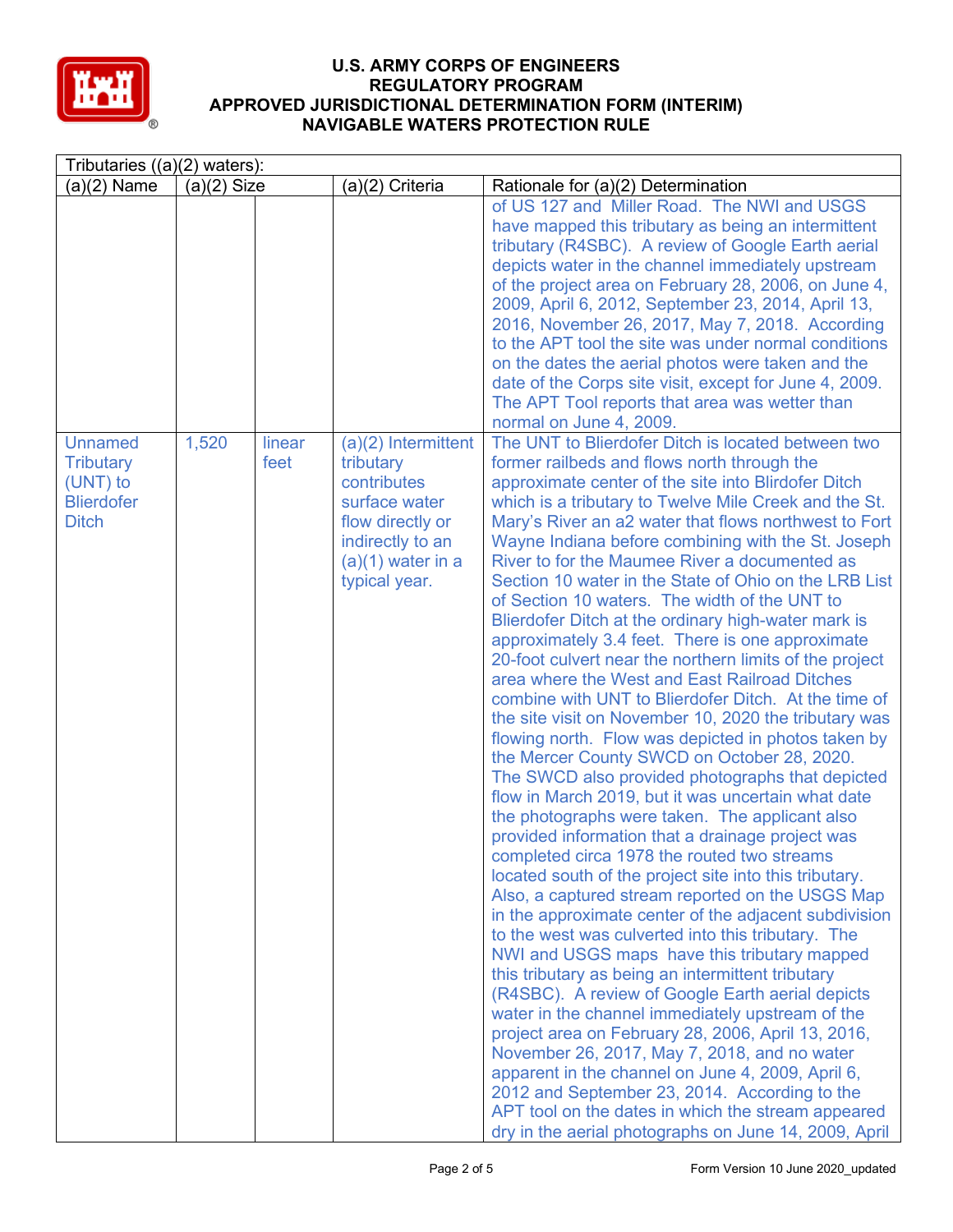

| Tributaries $((a)(2)$ waters): |               |                   |                                                                                                                                                                                                                                |  |  |  |  |  |
|--------------------------------|---------------|-------------------|--------------------------------------------------------------------------------------------------------------------------------------------------------------------------------------------------------------------------------|--|--|--|--|--|
| $(a)(2)$ Name                  | $(a)(2)$ Size | $(a)(2)$ Criteria | Rationale for (a)(2) Determination                                                                                                                                                                                             |  |  |  |  |  |
|                                |               |                   | 6, 2012 and September 23, 2014 site conditions<br>were wetter than normal during the dry season,<br>under mild drought but normal conditions in the wet<br>season and moderate wetness during the dry<br>season, respectively. |  |  |  |  |  |

| Lakes and ponds, and impoundments of jurisdictional waters ((a)(3) waters): |                |  |                      |                                      |  |  |
|-----------------------------------------------------------------------------|----------------|--|----------------------|--------------------------------------|--|--|
| (a)(3)<br>Name                                                              | Size<br>(a)(3) |  | (a)(3) (<br>Criteria | ' Rationale for (a)(3) Determination |  |  |
|                                                                             |                |  |                      | $N/A$ .                              |  |  |

| Adjacent wetlands<br>$( (a)(4)$ waters): |                |         |                   |                                         |  |  |  |
|------------------------------------------|----------------|---------|-------------------|-----------------------------------------|--|--|--|
| (a)(4)<br>` Name                         | Size<br>(a)(4) |         | (a)(4<br>Criteria | r (a)(4) Determination<br>Rationale for |  |  |  |
| $N/A$ .                                  | $N/A$ .        | $N/A$ . | $N/A$ .           | $N/A$ .                                 |  |  |  |

# **D. Excluded Waters or Features**

| Excluded waters $((b)(1) - (b)(12))$ : <sup>4</sup> |                       |                |                                                                                                                                                                                                      |                                                                                                                                                                                                                                                                                                                                                                                                                                                                                                                                                                                                                                                                                                                                                                                                                                                                                                                                                                                                                                                                                                                                                                                                                                                                                      |  |  |  |
|-----------------------------------------------------|-----------------------|----------------|------------------------------------------------------------------------------------------------------------------------------------------------------------------------------------------------------|--------------------------------------------------------------------------------------------------------------------------------------------------------------------------------------------------------------------------------------------------------------------------------------------------------------------------------------------------------------------------------------------------------------------------------------------------------------------------------------------------------------------------------------------------------------------------------------------------------------------------------------------------------------------------------------------------------------------------------------------------------------------------------------------------------------------------------------------------------------------------------------------------------------------------------------------------------------------------------------------------------------------------------------------------------------------------------------------------------------------------------------------------------------------------------------------------------------------------------------------------------------------------------------|--|--|--|
| <b>Exclusion Name</b>                               | <b>Exclusion Size</b> |                | Exclusion <sup>5</sup>                                                                                                                                                                               | <b>Rationale for Exclusion Determination</b>                                                                                                                                                                                                                                                                                                                                                                                                                                                                                                                                                                                                                                                                                                                                                                                                                                                                                                                                                                                                                                                                                                                                                                                                                                         |  |  |  |
| <b>West Railroad</b><br><b>Ditch</b>                | 1,325                 | linear<br>feet | $(b)(5)$ Ditch that is<br>not an $(a)(1)$ or<br>$(a)(2)$ water, and<br>those portions of<br>a ditch<br>constructed in an<br>$(a)(4)$ water that<br>do not satisfy the<br>conditions of<br>$(c)(1)$ . | The West Railroad Ditch originates at a culvert<br>just north of an existing subdivision that<br>reportedly contains run off from the subdivision<br>and nearby agricultural properties. At the time of<br>the site visit on November 10, 2020 water was<br>observed flowing from the culvert and segments<br>of the ditch were pond and other areas were dry.<br>There were also areas of leaf litter and trash<br>(plastic bottles) in the bottom of the stream that<br>indicate a relatively low flowing stream.<br>According to the applicant the culvert only flows<br>after rain events and the feature is an ephemeral<br>gully but based upon site observations the ditch<br>had a defined bed and bank and evidence of a<br>defined channel. The ditch is a linear feature<br>that abuts the west side of a former railroad bed<br>and bordered by agricultural properties. Per the<br>Mercer County SWCD a tributary noted on the<br>1914 and 1940 USGS Maps was culverted and<br>relocated into UNT to Blierdofer Ditch. The<br>feature is not identified on the 1979 Mercer<br>County Soil Survey. There are no aerials that<br>depict this ditch and photographs provided by<br>the applicant depict ponding within the ditch in<br>March 2019 (no date provided on the |  |  |  |

<sup>4</sup> Some excluded waters, such as (b)(2) and (b)(4), may not be specifically identified on the AJD form unless a requestor specifically asks a Corps district to do so. Corps districts may, in case-by-case instances, choose to identify some or all of these waters within the review area.

 $5$  Because of the broad nature of the (b)(1) exclusion and in an effort to collect data on specific types of waters that would be covered by the (b)(1) exclusion, four sub-categories of (b)(1) exclusions were administratively created for the purposes of the AJD Form. These four sub-categories are not new exclusions, but are simply administrative distinctions and remain (b)(1) exclusions as defined by the NWPR.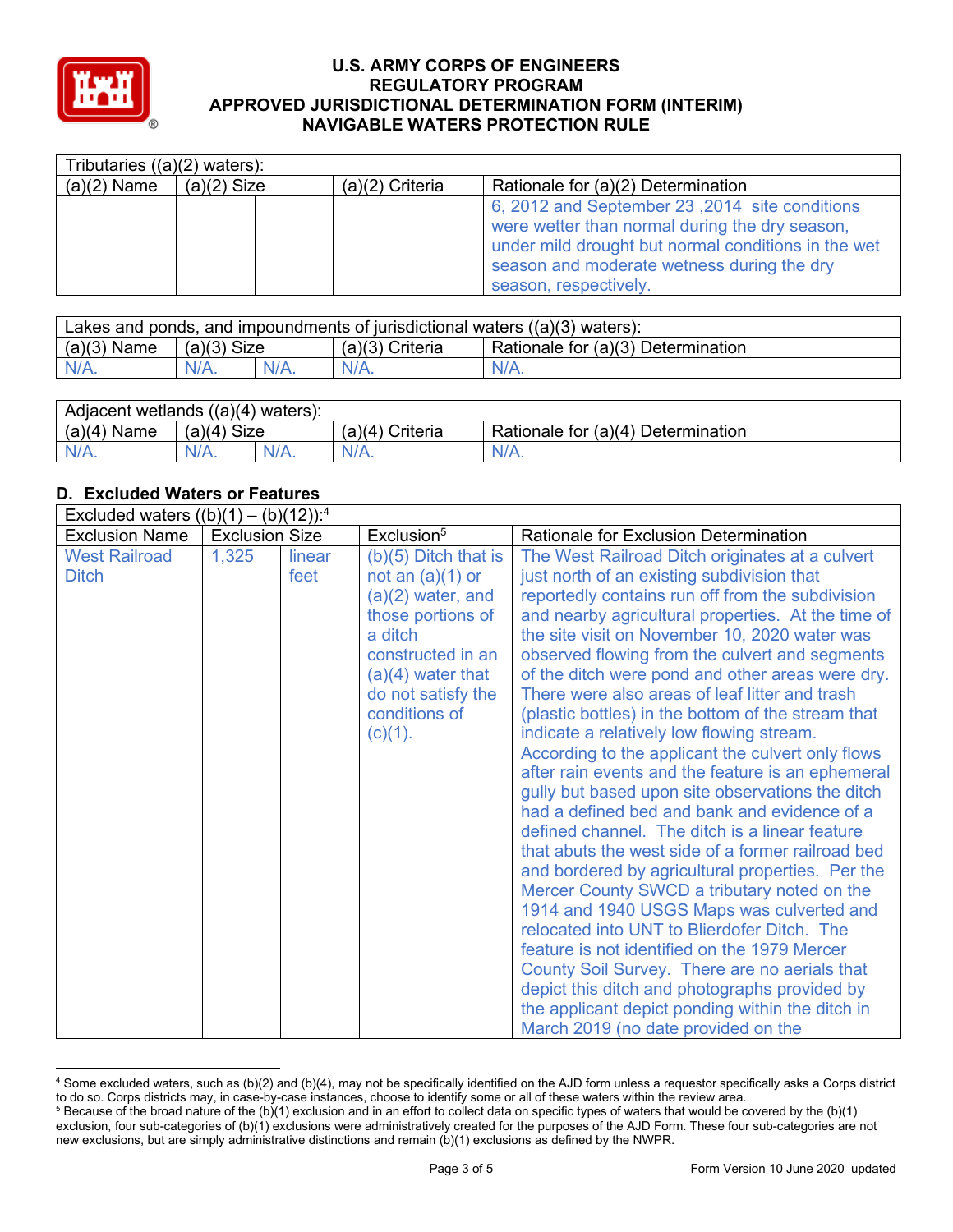

| Excluded waters $((b)(1) - (b)(12))$ : <sup>4</sup> |                       |                  |                                                                                                                                                                                                      |                                                                                                                                                                                                                                                                                                                                                                                                                                                                                                                                                                                                                                                                                                                                                                                                                                                                                                |  |  |  |
|-----------------------------------------------------|-----------------------|------------------|------------------------------------------------------------------------------------------------------------------------------------------------------------------------------------------------------|------------------------------------------------------------------------------------------------------------------------------------------------------------------------------------------------------------------------------------------------------------------------------------------------------------------------------------------------------------------------------------------------------------------------------------------------------------------------------------------------------------------------------------------------------------------------------------------------------------------------------------------------------------------------------------------------------------------------------------------------------------------------------------------------------------------------------------------------------------------------------------------------|--|--|--|
| <b>Exclusion Name</b>                               | <b>Exclusion Size</b> |                  | Exclusion <sup>5</sup>                                                                                                                                                                               | Rationale for Exclusion Determination                                                                                                                                                                                                                                                                                                                                                                                                                                                                                                                                                                                                                                                                                                                                                                                                                                                          |  |  |  |
|                                                     |                       |                  |                                                                                                                                                                                                      | photographs). According to the APT tool at the<br>time of the October 2020 photographs the under<br>normal conditions, was considered wet 30 days<br>prior and dry 60 days prior but over all normal<br>conditions. At the time of the site visit the APT<br>tool reported conditions as normal being wet, dry<br>30 days prior and wet 60 days prior.                                                                                                                                                                                                                                                                                                                                                                                                                                                                                                                                         |  |  |  |
| <b>East Railroad</b><br><b>Ditch</b>                | 1,644                 | linear<br>feet   | $(b)(5)$ Ditch that is<br>not an $(a)(1)$ or<br>$(a)(2)$ water, and<br>those portions of<br>a ditch<br>constructed in an<br>$(a)(4)$ water that<br>do not satisfy the<br>conditions of<br>$(c)(1)$ . | The East Railroad Ditch originates at the<br>southern limits of the property At the time of the<br>site visit on November 10, 2020 water was not<br>observed flowing water in the ditch, much of the<br>ditch bottom was dry and contain leaves from<br>recently fallen leaves and leaf litter from past<br>year along with various form of trash (plastic<br>bottles). There are no aerials that depict this<br>ditch and photographs provided by the applicant<br>depict the ditch being dry in March 2019 (no date<br>provided on the photographs). According to the<br>APT tool at the time of the October 2020<br>photographs the under normal conditions, was<br>considered wet 30 days prior and dry 60 days<br>prior but overall normal conditions. At the time<br>of the site visit the APT tool reported normal<br>conditions being wet, dry 30 days prior and wet<br>60 days prior. |  |  |  |
| <b>Wetland A</b>                                    | 3.55                  | $\text{acre}(s)$ | $(b)(1)$ Non-<br>adjacent wetland.                                                                                                                                                                   | Wetland A is a 1.3-acre forested wetland that<br>abuts the East Railroad Ditch approximately 700<br>feet upstream of where the East Railroad Ditch<br>drains into UNT to Blierdofer Ditch. The portion<br>of Wetland A that abuts the East Railroad Ditch<br>is separated from the intermittent UNT to<br>Blierdofer Ditch by an existing railroad bed and<br>there no culverts observed during the Corps site<br>visit indicating the wetland flowed directly into<br>UNT to Blierdofer Ditch. The area to the north of<br>the wetland is mapped as forested upland and<br>agricultural lands mapped as Zone X Area of<br>Minimal Flood on the FEMA map which is higher<br>than the 0.2-percent-annual-chance (or 500-<br>year) flood.                                                                                                                                                        |  |  |  |

# **III. SUPPORTING INFORMATION**

- **A. Select/enter all resources** that were used to aid in this determination and attach data/maps to this document and/or references/citations in the administrative record, as appropriate.
	- $\boxtimes$  Information submitted by, or on behalf of, the applicant/consultant: Wetland Delineation Report January 7, 2021

This information is sufficient for purposes of this AJD.